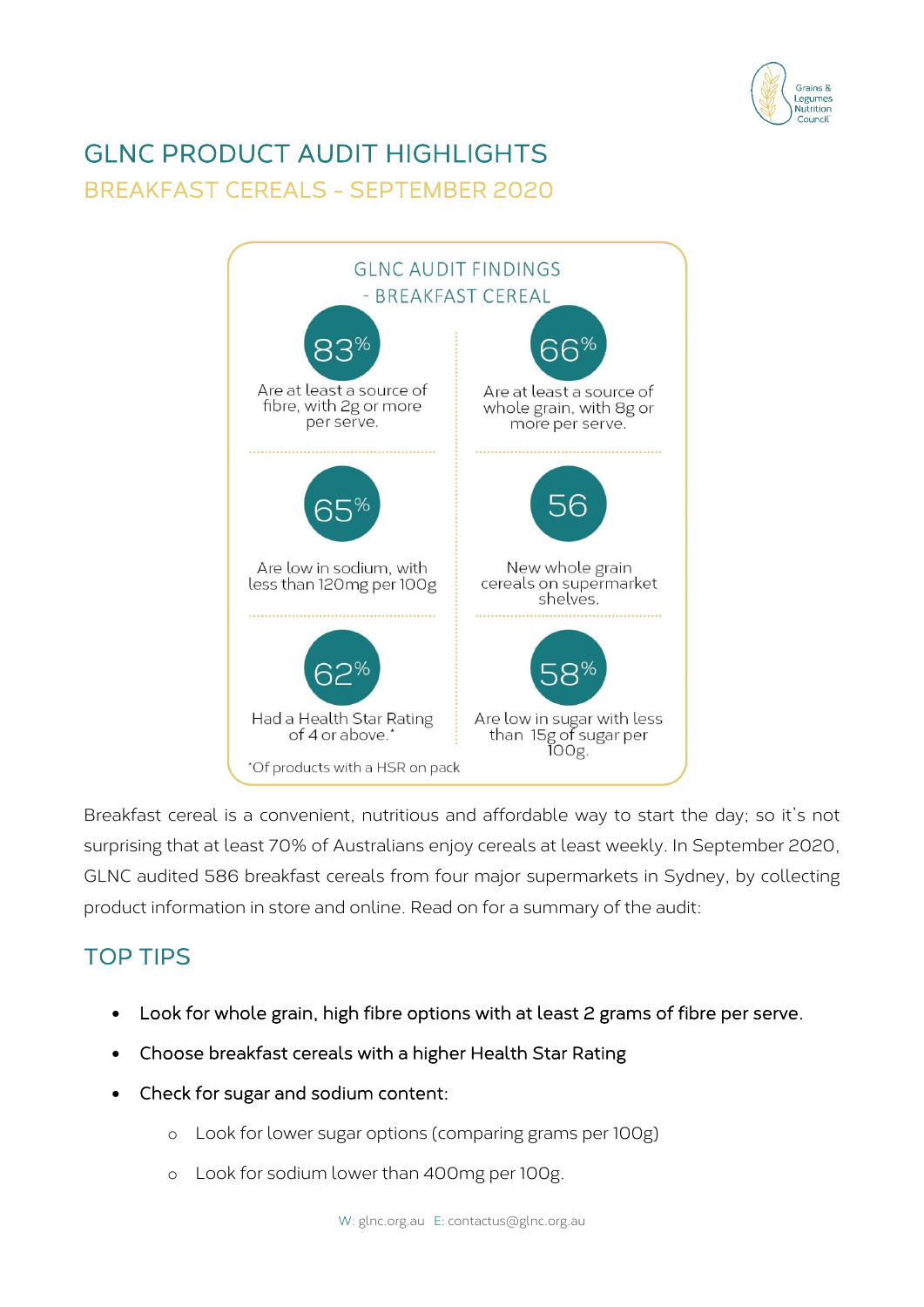

#### Category overview:



| Category                            | Description                                                                                                                                     |
|-------------------------------------|-------------------------------------------------------------------------------------------------------------------------------------------------|
| Ready-to-eat Cereal                 | Includes cereal made from puffed/popped grains, flakes or wheat                                                                                 |
| (RTEC)                              | biscuits intended to be consumed with milk.                                                                                                     |
| Muesli, Granola or Cluster<br>(MGC) | Includes any cereal with "muesli", "bircher", "swiss", "granola" or<br>"cluster" in the name of the product, commonly made from rolled<br>oats. |
| Hot Cereal Plain                    | Includes plain rolled oats or quick oats used to prepare a porridge                                                                             |
| (HCP)                               | style breakfast.                                                                                                                                |
| <b>Hot Cereal Flavoured</b>         | Includes flavoured rolled oats or quick oats, used to prepare a                                                                                 |
| (HCF)                               | porridge style breakfast.                                                                                                                       |
| <b>Breakfast Biscuit</b>            | Includes convenient, single serve biscuits served without milk and<br>made specifically for consumption at breakfast.                           |

# What has changed since the 2018 breakfast cereal audit?

The entire breakfast cereal (BFC) category increased from 479 products in 2018 to 586 products in 2020 – an increase of 22%. Hot Cereal Flavoured (HCF) increased by 36%, Muesli, Granola, Clusters (MGC) by 35%, Breakfast Biscuits by 19%, Hot Cereal Plain (HCP) by 15% and Ready to Eat Cereals (RTEC) by 13%.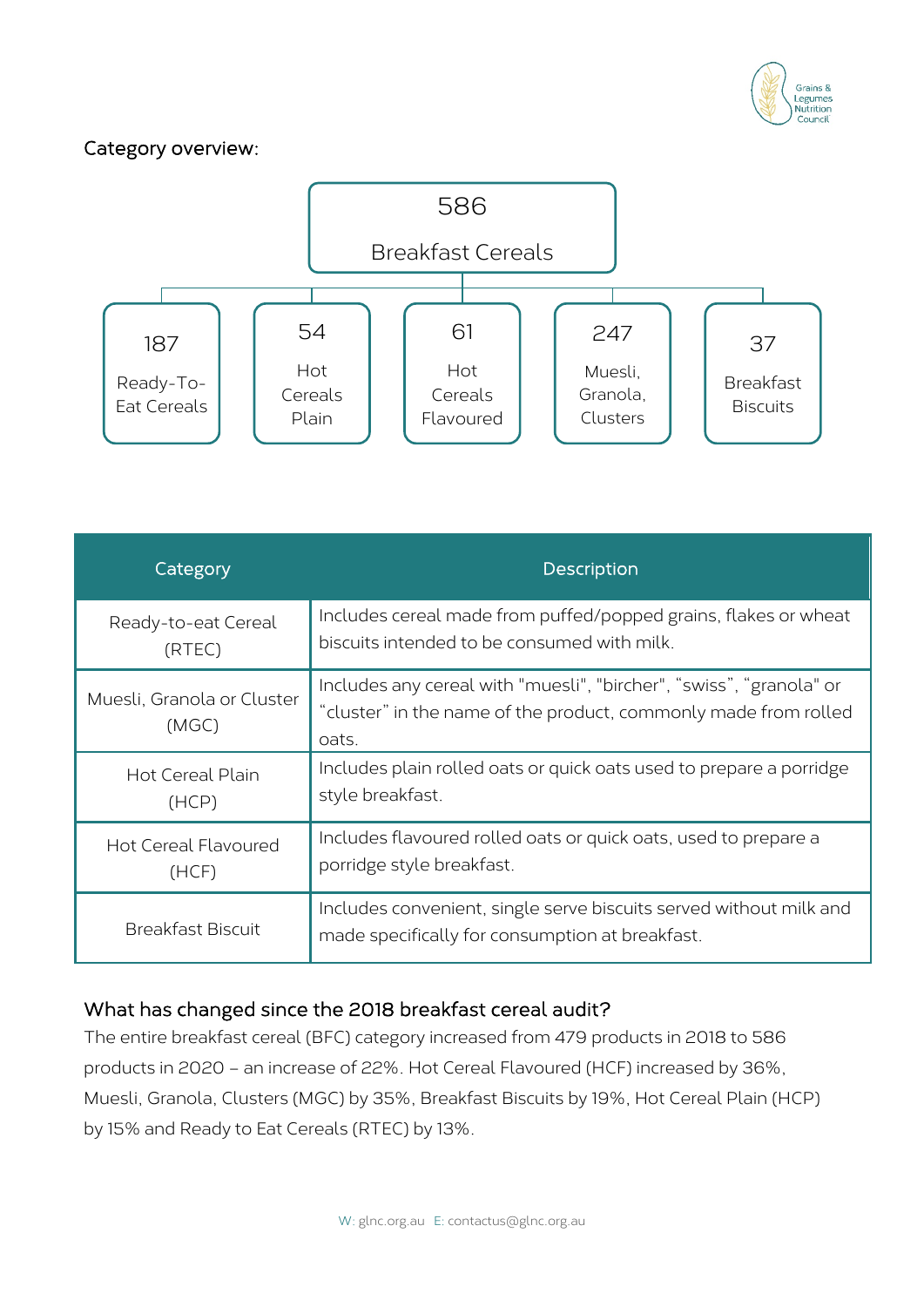

# Key nutrients

#### Energy (kilojoules):

Average energy content across all categories was 1,690kJ/100g, with a range of 490- 2,600kJ/100g. MGCs had the highest average energy, and HCF had the lowest average energy.



#### Protein

Average protein overall was 10.9g/100g, with a range of 2.3-25.5g/100g. Those with the highest average protein on average were HCP (13g/100g), followed by MGC (11.6g/100g). Breakfast Biscuits had the lowest average protein of 7.9g/100g. Overall, 42.5% of products were eligible for a 'source of protein' claim (≥ 5g/serve).

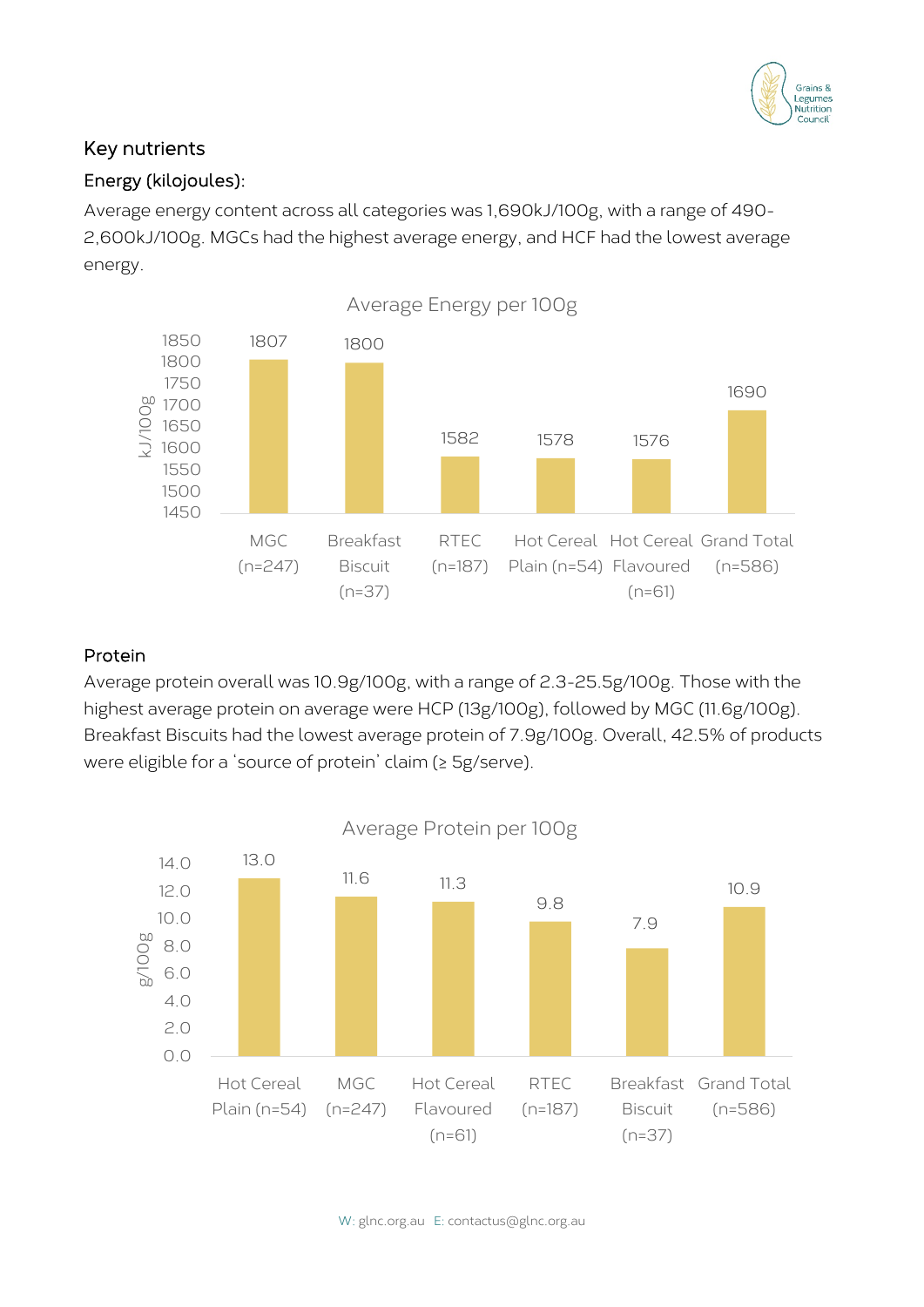

# Saturated fat:

Across all categories, saturated fat ranged from 0-20.8g/100g, with an average of 2.7g/100g. MGC had the highest average, and RTECs had the lowest. Encouragingly, 45% were eligible for a low saturated fat claim (<1.5g/100g).



#### Sugar

Almost half (41%) of all BFC products contained fruit, which is a significant contributor to total sugars. Total sugar content ranged between 0-41.3g/100g, with an average of 6g/serve. Breakfast Biscuits were the highest in sugar per 100g, followed by RTEC and MGC. 18% of all products were eligible for a low sugar claim (< 5g/100g).



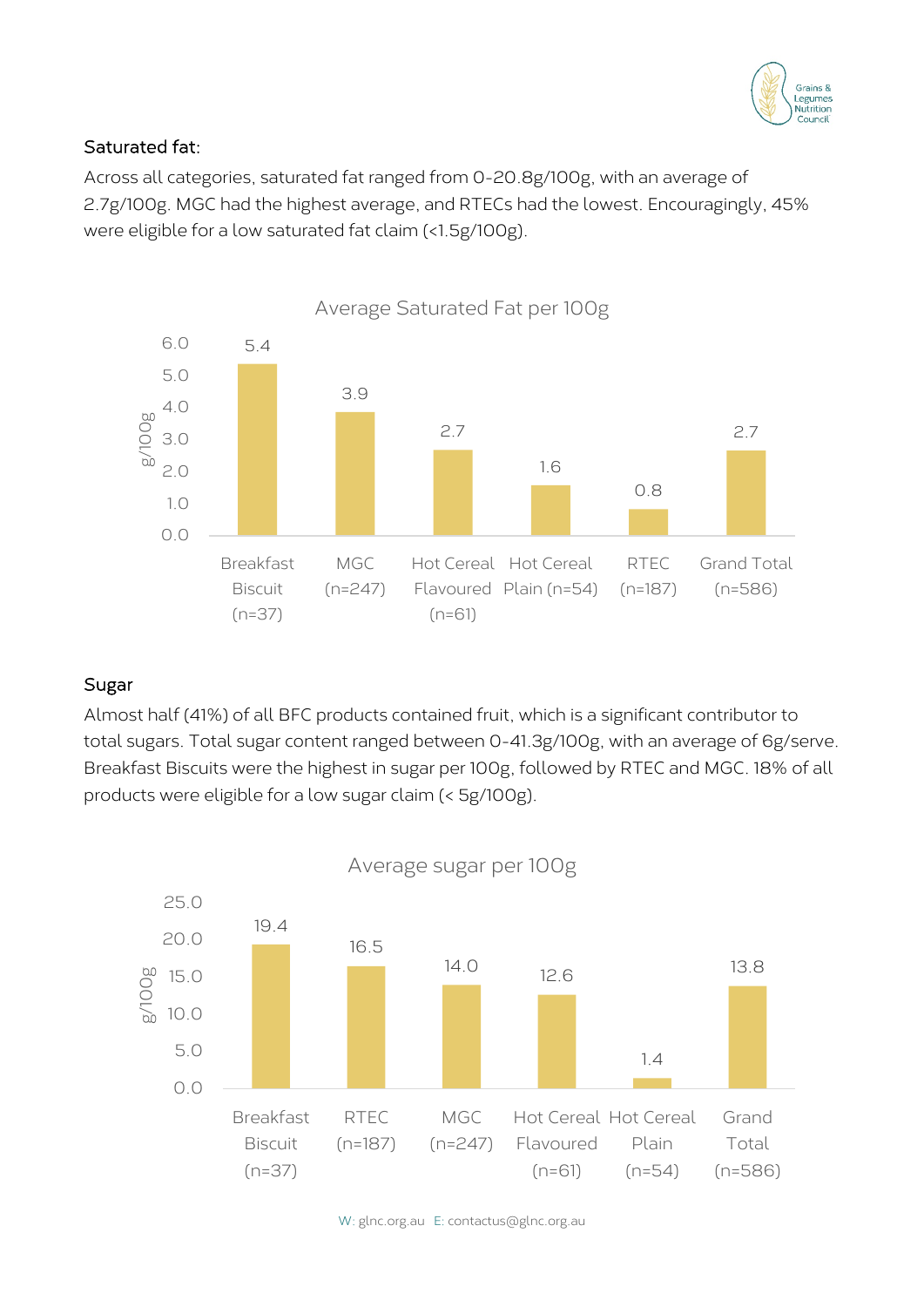

#### Dietary Fibre

Dietary fibre ranged between 0-42g /100g across the category, with an average of 9.5g/100g. HCP were the highest in fibre, with an average of nearly 12g/100g. RTEC, MGC, and HCF were all fairly consistent with between 8-10g/100g. Overall, 83% of products were at least a 'source of fibre,' (≥2g/serve).



#### Sodium

Sodium ranged from between 0 - 540mg/100g, with an average of 116mg/100g across all categories. The highest sodium content of all subcategories was seen in RTEC, at 246mg/100g. HCP and HCF were the lowest in sodium on average. Encouragingly, 65% of all products were eligible to make a low sodium claim at <120mg/100g.



Average Sodium per 100g